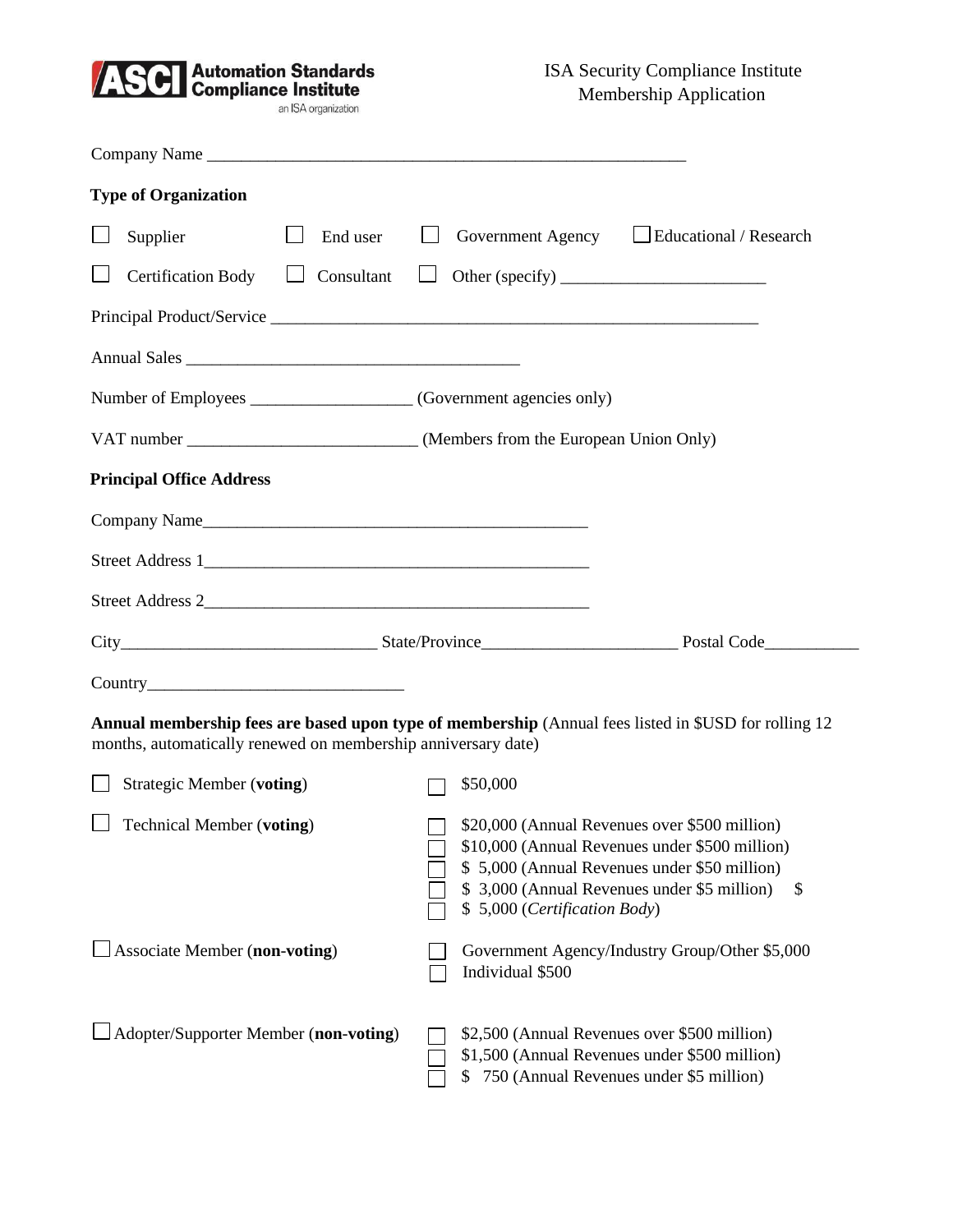# **ASCI Membership Application**

**Payment Options** (please make checks or purchase orders payable to ASCI, Inc.)

Check Please Invoice – I am providing a Purchase Order – PO Number Credit Card (use attached form)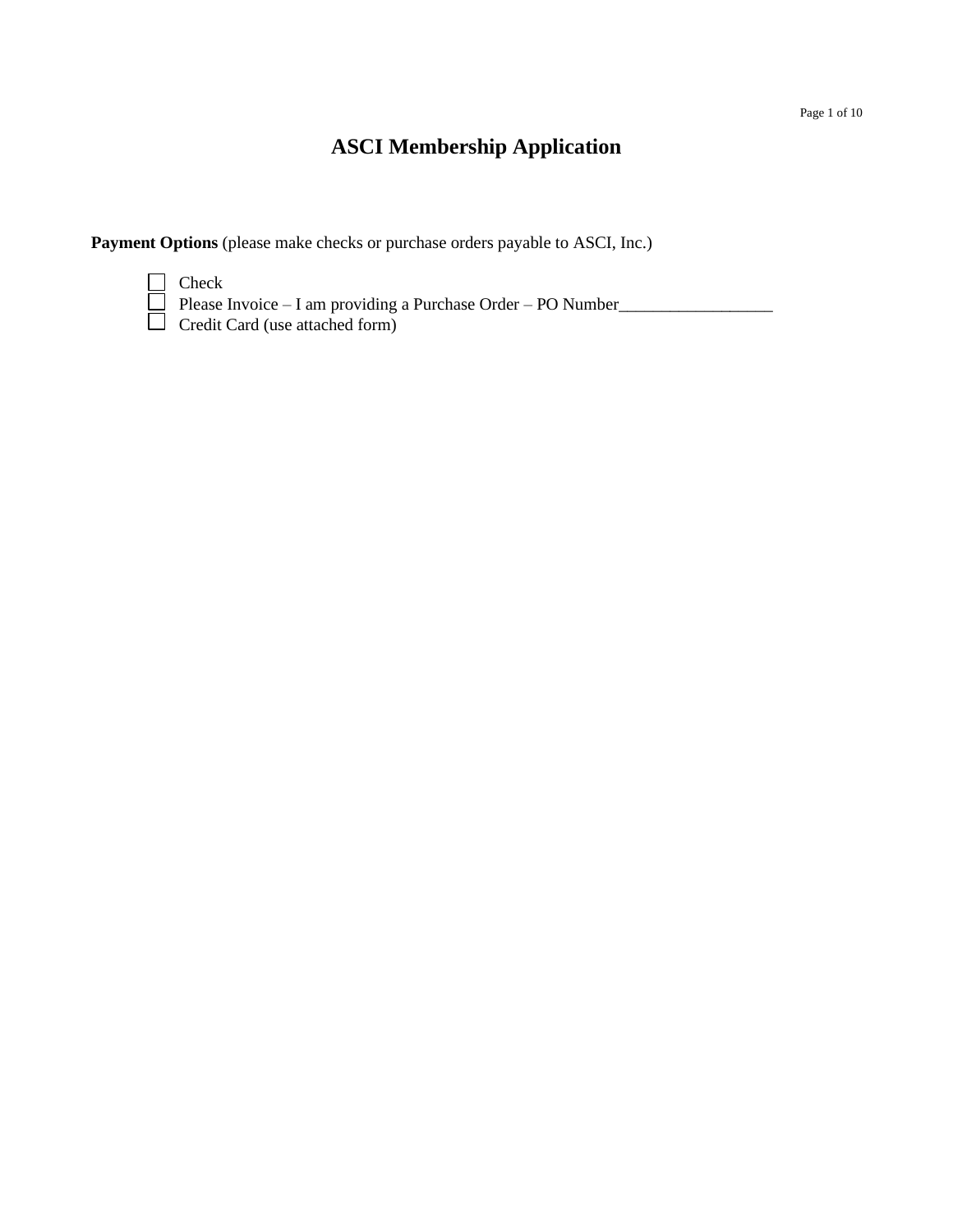## **Applicant Information**

#### **Membership Listing**

Your signature on this application authorized the Automation Standards Compliance Institute (ASCI) to publicly include your company's name and listed affiliates on our publicized membership listings including our website. You are also authorizing ASCI to draft and issue press releases announcing such membership subject to prior approval by your designated primary contact. Please write the exact way your company name should appear in all ASCI lists.

Exact Company Name\_\_\_\_\_\_\_\_\_\_\_\_\_\_\_\_\_\_\_\_\_\_\_\_\_\_\_\_\_\_\_\_\_\_\_\_\_\_\_\_\_\_\_\_\_\_\_\_\_\_\_\_\_\_\_\_\_\_\_

Acceptable Short Version of Company Name\_\_\_\_\_\_\_\_\_\_\_\_\_\_\_\_\_\_\_\_\_\_\_\_\_\_\_\_\_\_\_\_\_\_\_\_\_\_\_\_\_

Web Address\_\_\_\_\_\_\_\_\_\_\_\_\_\_\_\_\_\_\_\_\_\_\_\_\_\_\_\_\_\_\_\_\_\_\_\_\_\_\_\_\_\_\_\_\_\_\_\_\_\_\_\_\_\_\_\_\_\_\_\_\_\_\_\_\_\_\_

List any additional Email domains or URLs used by your organization

### **Company Contact / Designated Representative Information**

\_\_\_\_\_\_\_\_\_\_\_\_\_\_\_\_\_\_\_\_\_\_\_\_\_\_\_\_\_\_\_\_\_\_\_\_\_\_\_\_\_\_\_\_\_\_\_\_\_\_\_\_\_\_\_\_\_\_\_\_\_\_\_\_\_\_\_\_\_\_\_\_\_\_\_\_\_\_\_\_\_\_\_\_\_ \_\_\_\_\_\_\_\_\_\_\_\_\_\_\_\_\_\_\_\_\_\_\_\_\_\_\_\_\_\_\_\_\_\_\_\_\_\_\_\_\_\_\_\_\_\_\_\_\_\_\_\_\_\_\_\_\_\_\_\_\_\_\_\_\_\_\_\_\_\_\_\_\_\_\_\_\_\_\_\_\_\_\_\_\_ \_\_\_\_\_\_\_\_\_\_\_\_\_\_\_\_\_\_\_\_\_\_\_\_\_\_\_\_\_\_\_\_\_\_\_\_\_\_\_\_\_\_\_\_\_\_\_\_\_\_\_\_\_\_\_\_\_\_\_\_\_\_\_\_\_\_\_\_\_\_\_\_\_\_\_\_\_\_\_\_\_\_\_\_\_ \_\_\_\_\_\_\_\_\_\_\_\_\_\_\_\_\_\_\_\_\_\_\_\_\_\_\_\_\_\_\_\_\_\_\_\_\_\_\_\_\_\_\_\_\_\_\_\_\_\_\_\_\_\_\_\_\_\_\_\_\_\_\_\_\_\_\_\_\_\_\_\_\_\_\_\_\_\_\_\_\_\_\_\_\_

**Primary Contact Information** (person who will handle correspondence on behalf of the organization)

|        | Job Title    |  |
|--------|--------------|--|
|        |              |  |
|        |              |  |
|        |              |  |
|        |              |  |
|        |              |  |
| above) | First Name   |  |
|        |              |  |
|        |              |  |
|        |              |  |
|        |              |  |
|        | $\text{Fax}$ |  |
|        |              |  |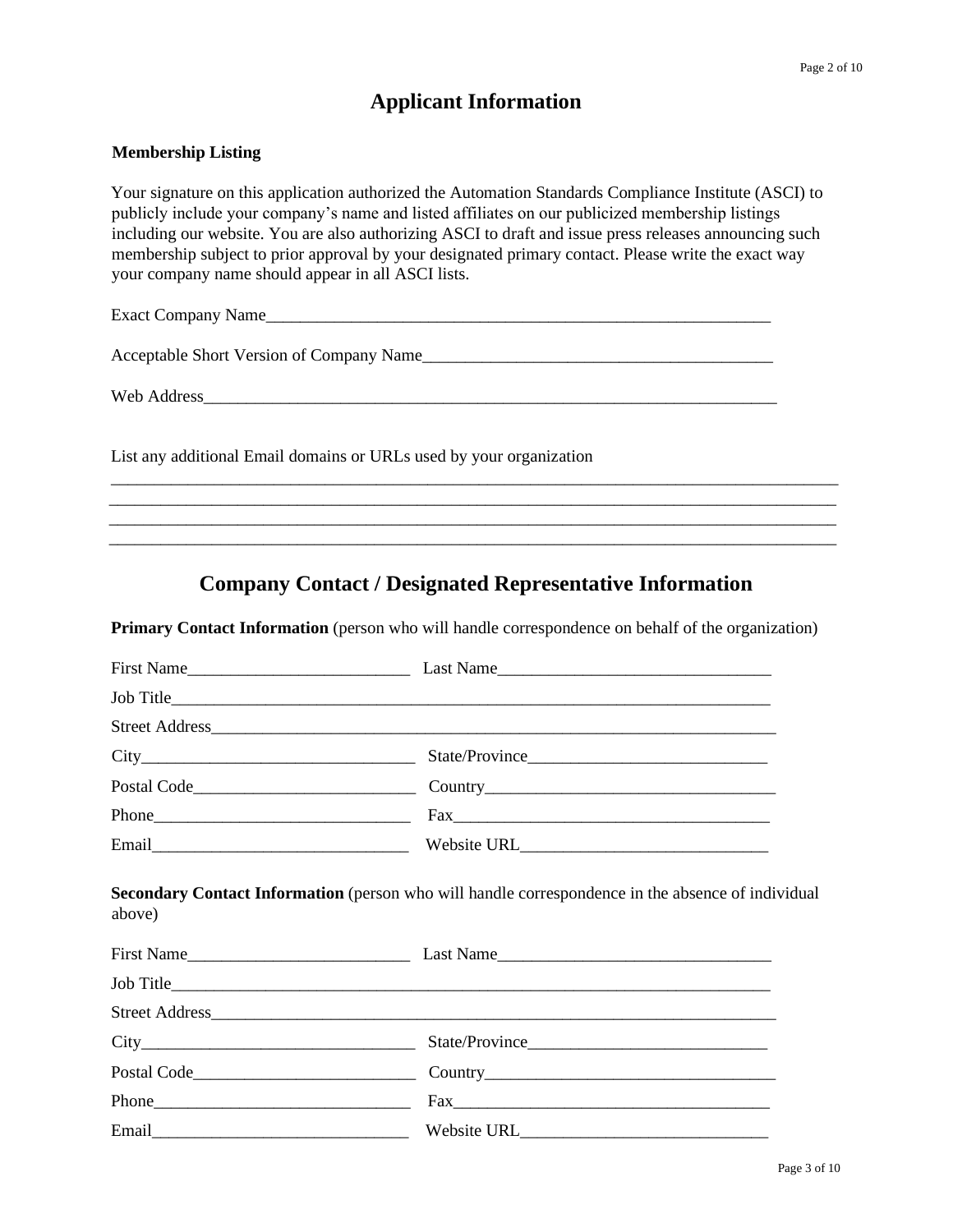# **Applicant Information**

| <b>Technical Representative Contact Information</b>         |                                                                                                                                                                                                                                     |  |  |
|-------------------------------------------------------------|-------------------------------------------------------------------------------------------------------------------------------------------------------------------------------------------------------------------------------------|--|--|
|                                                             | First Name                                                                                                                                                                                                                          |  |  |
|                                                             | Job Title <b>Example 2018</b> The Second Contract of the Second Contract of the Second Contract of the Second Contract of the Second Contract of the Second Contract of the Second Contract of the Second Contract of the Second Co |  |  |
|                                                             |                                                                                                                                                                                                                                     |  |  |
|                                                             |                                                                                                                                                                                                                                     |  |  |
|                                                             |                                                                                                                                                                                                                                     |  |  |
|                                                             |                                                                                                                                                                                                                                     |  |  |
|                                                             | Email Nebsite URL Nebsite URL 2000                                                                                                                                                                                                  |  |  |
| <b>Marketing / Public Relations Contact Information</b>     |                                                                                                                                                                                                                                     |  |  |
|                                                             |                                                                                                                                                                                                                                     |  |  |
|                                                             |                                                                                                                                                                                                                                     |  |  |
|                                                             |                                                                                                                                                                                                                                     |  |  |
|                                                             |                                                                                                                                                                                                                                     |  |  |
|                                                             |                                                                                                                                                                                                                                     |  |  |
|                                                             |                                                                                                                                                                                                                                     |  |  |
|                                                             |                                                                                                                                                                                                                                     |  |  |
| <b>Designated Voting Representative Contact Information</b> |                                                                                                                                                                                                                                     |  |  |
| <b>First Name</b>                                           | Last Name                                                                                                                                                                                                                           |  |  |
| Job Title                                                   |                                                                                                                                                                                                                                     |  |  |
|                                                             |                                                                                                                                                                                                                                     |  |  |
|                                                             | State/Province                                                                                                                                                                                                                      |  |  |
|                                                             |                                                                                                                                                                                                                                     |  |  |
|                                                             |                                                                                                                                                                                                                                     |  |  |
| Email                                                       |                                                                                                                                                                                                                                     |  |  |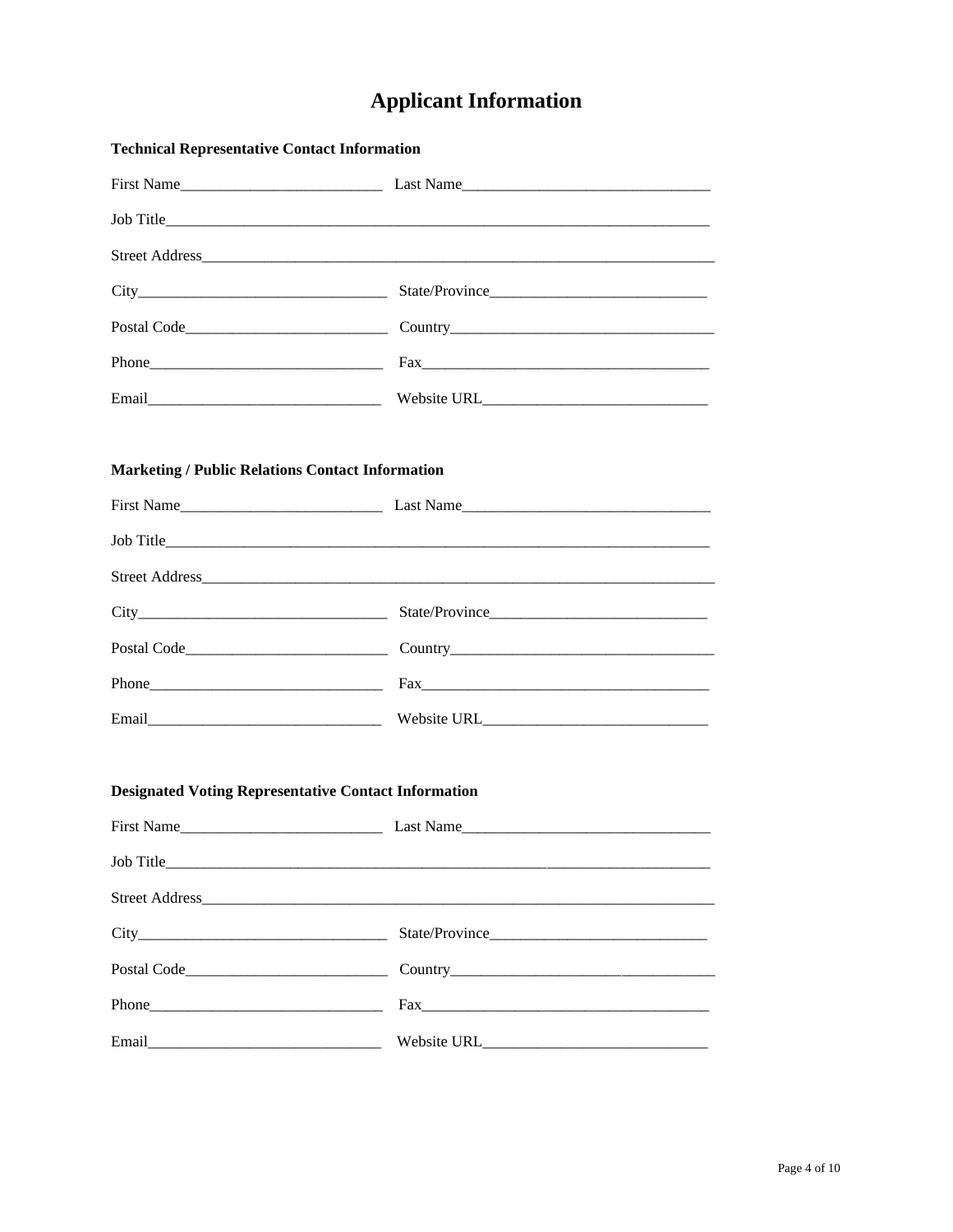### **Definition of Terms**

**ASCI – Automation Standards Compliance Institute –** Not for profit Section 501(c) (6) corporation whose purpose is to engage in conformity assessment activities, incorporated by ISA in the state of North Carolina. Articles of Incorporation and Bylaws can be found on the ASCI website.

**Board** – ASCI Forum Board of Directors (for example ISA Security Compliance Institute Governing Board)

**Member** - The company or organization that has joined ASCI to participate in the Forums through execution of the Membership Agreement. ASCI Forums (Interest Groups) will create membership levels and entitlements according to the needs of the Forum. Fees and membership categories will vary among the Forums and are determined by the Forum's founding leaders and ultimately the established Board of Governance for each Forum.

**Participants** – Non-members of ASCI who participate in the consortium such as subject matter experts whether on a voluntary basis or paid basis. Participants may contribute to the consortium but are not entitled to the rights of membership such as voting.

**Forum(s)** - Working entities set up by ASCI for the benefit of its members. Forums are also identified as 'Interest Area Groups' in the ASCI Bylaws. The ISA Security Compliance Institute is an example of a Forum or Interest Area Group.

**Membership Agreement** - The Agreement executed by ASCI and the Member through which the Member becomes a member of ASCI.

**Adopted Specifications –** Adopted Specifications also known as *Profiles* in the product conformance community, are the composition of functional requirements, technical specifications, testing requirements, and other documents that articulate measurable requirements that must be attained to claim the right to use a trademarked product designation.

**Information** - Specifications, drawings, sketches, models, samples, data, computer programs or documentation or other technical or business information in written, graphic or other tangible or electronic form.

#### **Intellectual Property Rights (IPR)**

- The Member retains its ownership rights to Information the Member furnishes or discloses in connection with any ASCI Forum or other activity but grants to ASCI a perpetual, royalty-free, worldwide license to use the same, in ASCI's discretion.
- Information and other intellectual property developed by participants in an ASCI Forum or otherwise under the auspices of ASCI becomes the property of ASCI, and the Member transfers to ASCI any ownership rights in or to the same that might, absent such transfer, accrue to the Member. Should any Information or other intellectual property developed by or through ASCI incorporate pre-existing Information provided by the Member, the Member does not forfeit its ownership rights to that pre-existing Information, but that Information is hereby licensed to ASCI, as referenced above.

#### **Confidentiality**

Member agrees to the following obligations of confidentiality with respect to information received through participation in the Forum(s):

• Information furnished or disclosed by ASCI to Member, or by any other member in the course of the Forums' activities, shall be confidential. Member agrees to maintain all such Information in confidence, using the same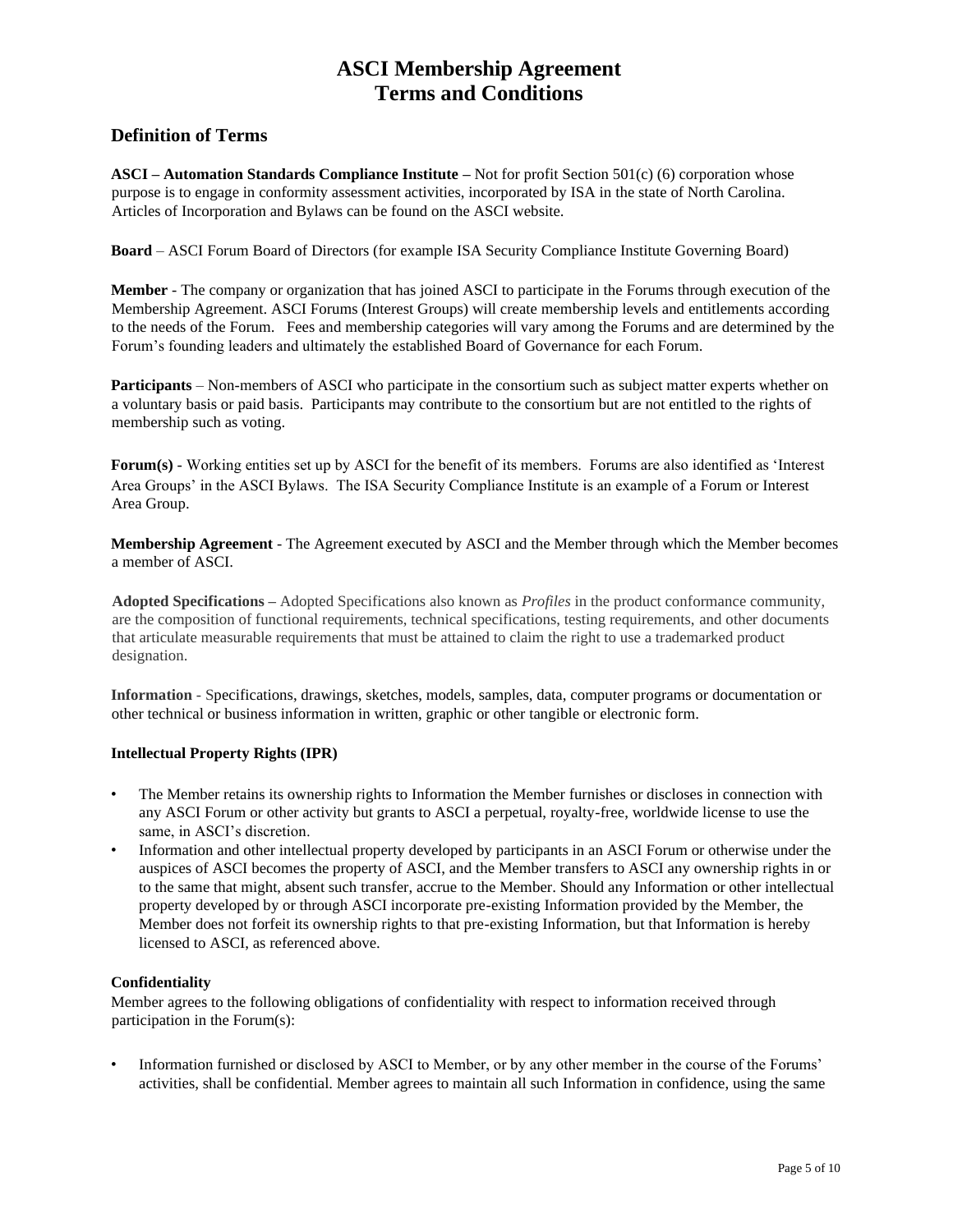degree of care Member uses to protect its own proprietary information of like importance, but in no event less than a reasonable degree of care.

- Member agrees to disclose Information only to its employees and agents of Member or its affiliates for purposes of advancing the work of the Forums and to advise each such employee or agent of the confidentiality terms set out in this Agreement.
- The provisions set out in this section shall not apply to Information which: i) is or becomes a part of the public domain ,except through breach of this agreement, ii) is demonstrably known to Member prior to disclosure within the Forums, iii) was independently developed by the Member without the use of information provided under the Membership Agreement, iv) was rightfully obtained by Member from third parties with no obligation of confidentiality.
- The obligations of confidentiality set out above shall remain in effect for the duration of the Membership Agreement and two years subsequent to termination thereof.

### **Representation and Warranty**

ALL MATERIALS AND INFORMATION ("MATERIALS") PROVIDED BY ASCI ARE PROVIDED "AS IS", AND ASCI MAKES NO REPRESENTATION OR WARRANTY, EXPRESS OR IMPLIED, INCLUDING ANY IMPLIED WARRANTY OF MERCHANTABILITY OR FITNESS FOR A PARTICULAR PURPOSE. IN NO EVENT SHALL ASCI BE LIABLE FOR ANY LIABILITY WHETHER IN CONTRACT, TORT OR OTHERWISE FOR ANY LOSSES OR DAMAGE ARISING OUT OF OR RELATING TO THIS AGREEMENT. IN NO EVENT SHALL ASCI BE LIABLE FOR ANY INDIRECT OR CONSEQUENTIAL LOSSES INCLUDING, WITHOUT LIMITATION, ANY LOSS OF PROFITS, CONTRACTS, PRODUCTION OR USE.

The Member acknowledges that because of the special nature of ASCI it is reasonable for ASCI to exclude liability as above and for the Member to take measures, including insurance where appropriate, to mitigate or prevent any potential losses that may arise (provided that such measures are not in breach of these Terms and Conditions).

If any third party makes or threatens to make any claim (or if, in the opinion of ASCI such a claim is likely) that the use by the Member of any Materials provided by ASCI infringes any intellectual property right of such third party, ASCI may, at its option, either secure the Member's right to continue using the Materials, make the Materials noninfringing or withdraw the Materials on one months written notice whereupon the Member shall not be authorized to make any further use of the Materials. This sub-clause states the entire responsibility of ASCI concerning infringement of third party intellectual property rights.

Membership agreements for other Members participating in the same tier of membership shall have substantially similar terms and conditions.

### **Renewal**

The Membership Agreement shall automatically renew upon each anniversary date, unless terminated in accordance with "Termination" below.

### **Termination**

The Membership Agreement may be terminated:

- By either party giving to the other party sixty (60) days notice in writing.
- By ASCI on written notice to the Member if the Member has committed any material breach of the Membership Agreement and in the case of a breach capable of being remedied, has failed to remedy the breach, within 30 days after the receipt of a written request in writing from ASCI notifying the Member of such breach.
- By ASCI on written notice to the Member if the Member fails to pay any sum(s) due to ASCI under the Membership Agreement and such sum(s) remain unpaid for thirty (30) days after written notice from ASCI that such sum(s) have not been paid.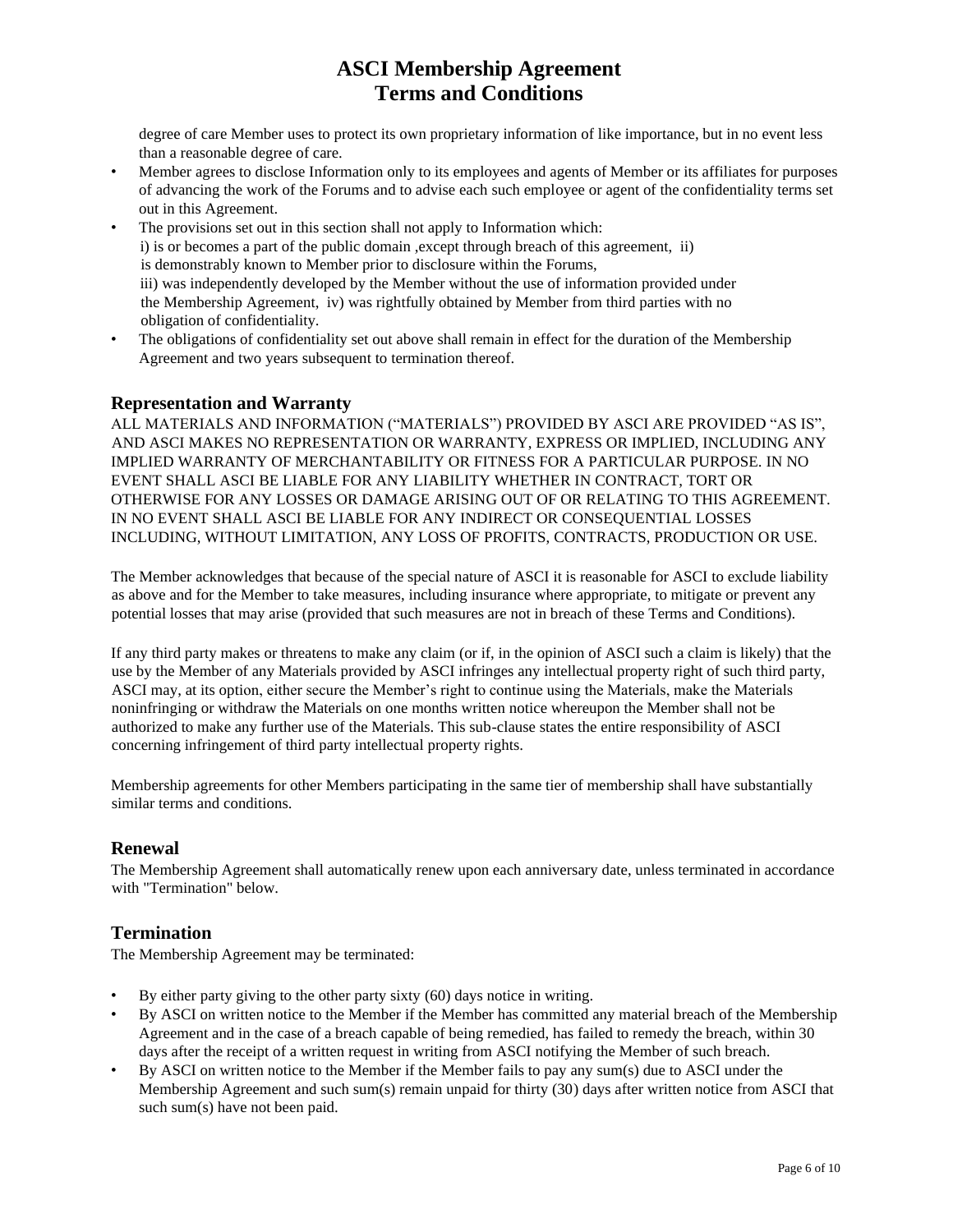• For the avoidance of doubt, termination of the Membership Agreement for any reason shall not entitle the Member to any refund of the annual sum due under the Membership Agreement.

### **Antitrust Guidance**

Certain types of activities conducted by industry participants may be subject to scrutiny under antitrust laws as being anti-competitive. In order to minimize exposure of the ASCI and its Members to antitrust liability, the ASCI and each Member agree to abide by the following guidelines when participating with, for or on behalf of the ASCI:

- 1. Neither the ASCI nor any of its committees shall be used for the purpose of bringing about or attempting to bring about any understanding or agreement, written or oral, formal or informal, express or implied, among and between competitors or between a supplier and its customer(s) with regard to prices, terms or conditions of sale, distribution, volume of production, territories, customers, credit terms or marketing practices.
- 2. The ASCI and its Members shall not discuss, communicate or engage in any other exchange between Members and/or Participants with regard to prices, pricing methods, production quotas or other limitations on either the timing, costs or volumes of production or sale, or allocation of territories or customers.
- 3. Neither the ASCI nor its Members and/or Participants shall engage in any activity or communication, other than unilateral action, that might be construed as an attempt to prevent any person or business entity from gaining access to any market or customer for goods and services, or to prevent any business entity from obtaining a supply of goods or services or otherwise purchasing goods or services freely in the market.
- 4. The qualifications for membership or participation in the ASCI are set forth in the ASCI Bylaws. No applicant for membership or participation, who otherwise meets the qualifications set forth therein, shall be rejected for any anti-competitive purpose or for the purpose of denying such applicant the benefits of membership or participation.
- 5. The ASCI shall not compel or coerce any Member and/or Participant into accepting or complying with any Adopted Specification.
- 6. Adherence to Adopted Specifications or sample implementations shall be voluntary on the part of the Members of the ASCI and shall in no way be compelled, directed or coerced by the ASCI, it being solely a voluntary decision on the part of the particular Member and/or Participant of the ASCI as to whether to adhere to or comply with any such Adopted Specifications or sample implementations.
- 7. Any Adopted Specifications or sample implementations shall be based solely and exclusively upon technical considerations and upon the merits of objective judgments and thorough procedures and shall in no way be based upon any effort, intention or purpose of any of its Members to reduce or eliminate competition in the sale, supply and furnishing of products and services.
- 8. If information, materials or reports of the ASCI for the use of the membership or participation is significant to third parties or others in the industry, then such information, material and reports will be made available by the ASCI to all such persons, on such reasonable terms and conditions as it may prescribe, in order to carry out its purposes.
- 9. To the extent that the purposes of the ASCI, as set forth in its Bylaws require, for the ASCI's purposes and objectives, joint research and development by two or more of its Members and/or Participants, or representatives thereof, any such joint research and development for the ASCI shall exclude the following activities:
	- the exchange of information among competitors relating to costs, sales, profitability, prices, marketing or distribution of any product, process, or service that is not reasonably required to conduct the research and development;
	- any agreement or any other conduct restricting, requiring, or otherwise involving the production or marketing by any Member and/or Participant of the ASCI of any product, process or service, other than the production or marketing of proprietary information developed through such joint research and development, such as patents and trade secrets; and
	- any agreement or any other conduct restricting or requiring the sale, licensing or sharing of inventions or developments not developed through such joint research and development, or restricting or requiring participation by any Member and/or Participant of the ASCI in other research and development activities, that is not reasonably required to prevent misappropriation of proprietary information contributed by any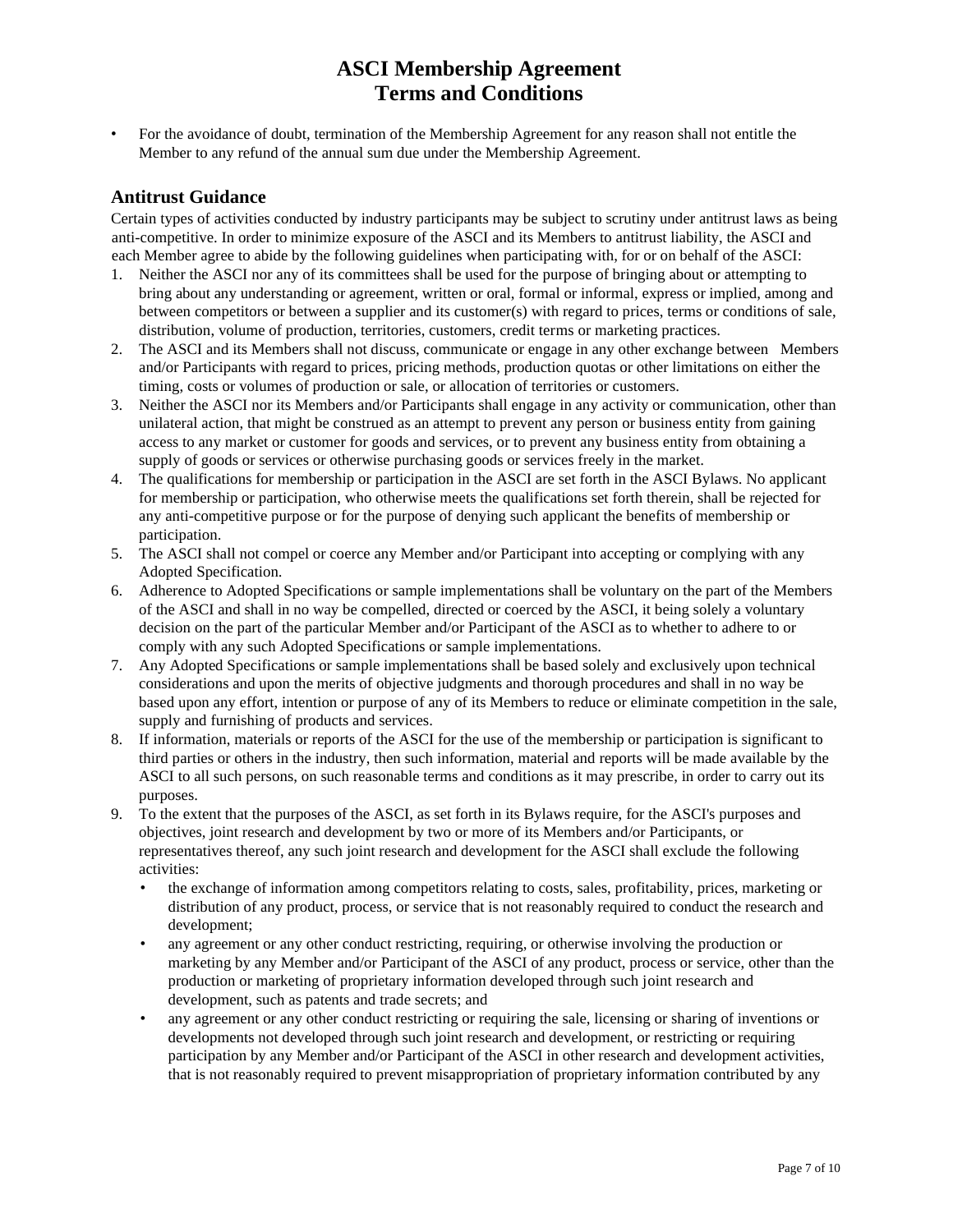Member and/or Participant of the ASCI, or representative thereof, or of the results of such joint research and development.

#### **Modification**

These Terms and Conditions may be modified by the inclusion by ASCI of additional requirements or terms on ninety (90) days written notice to the Member. In the event Member does not agree to such additional requirements, Member may resign from ASCI upon thirty (30) days written notice. Member shall not be entitled to a refund of membership fees pursuant to such resignation.

#### **Governing Law**

The Membership Agreement shall be governed by and interpreted in accordance with the laws of the state of North Carolina.

If any provision of the Membership Agreement is for any reason declared illegal in any country, all other provisions shall remain in full force and effect to the fullest extent permitted by such law.

For the avoidance of any doubt, any such finding of illegality in any country shall not affect the validity of any provisions of the Membership Agreement in other countries.

The parties hereto expressly agree that (i) each party is acting solely on its own behalf and in its own interest, (ii) none of the parties has an intent to operate under this Agreement as a partnership of any form whatsoever, and (iii) each of the parties hereby elects not to apply the provisions of Subchapter K of the Internal Revenue Code to this Agreement.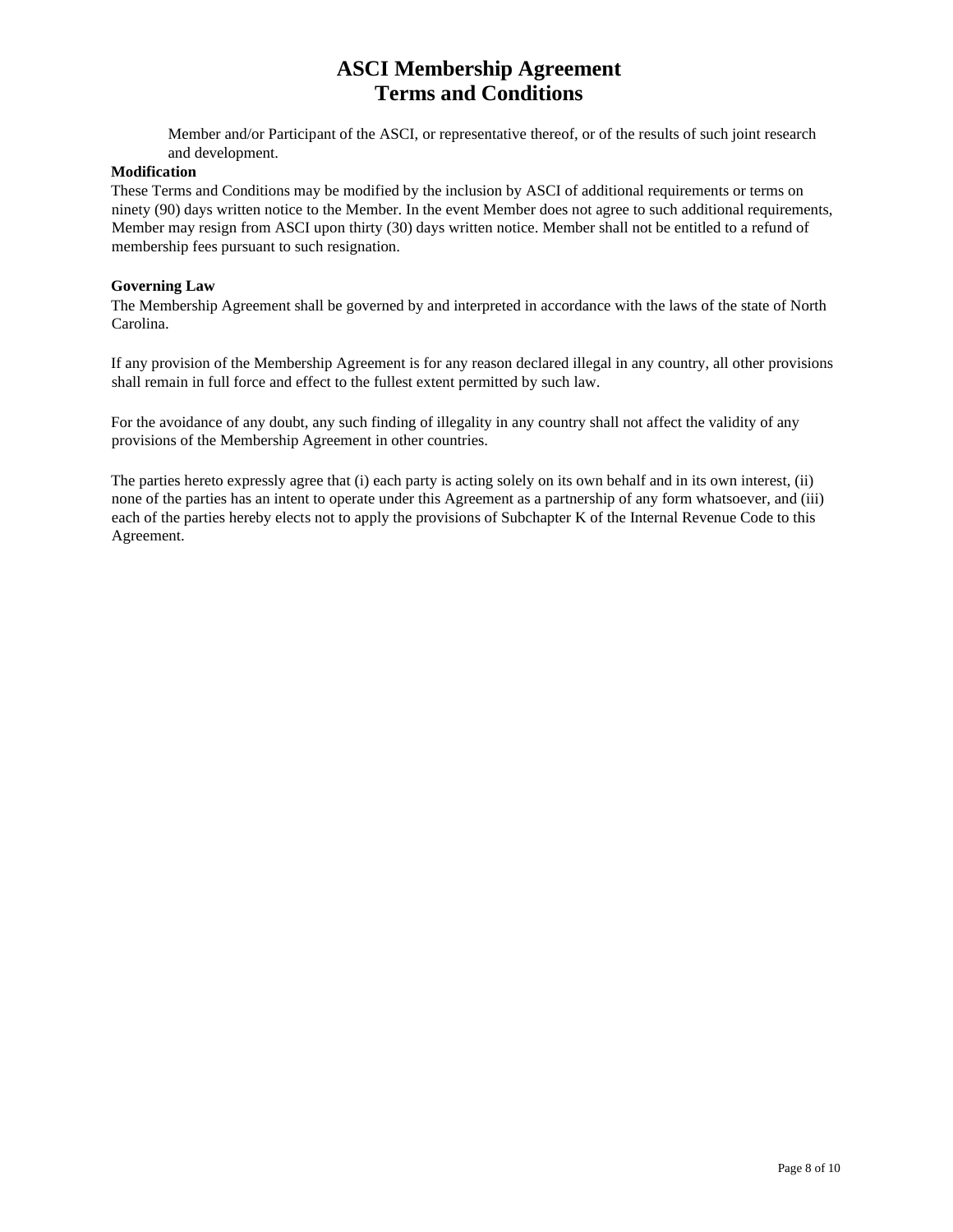### **Signature Page**

### **Applicant Organization is a Current Member of ASCI**

\_\_\_\_ Check here if Applicant organization is already a member of ASCI via another Forum such as the ISA100 Wireless Compliance Institute. Sign below to indicate you are adding participation in the *ISA Security Compliance Institute*.

| Authorized Individual Name | Title      |  |
|----------------------------|------------|--|
| Signature                  | Date       |  |
|                            | MM/DD/YYYY |  |

If Applicant is **not** already a member of ASCI, then please complete the following section

### **Intent to Join the Automation Standards Compliance Institute (ASCI)**

This application form is an offer by the Applicant to become an associate of ASCI, Inc as set forth below. By executing this Registration Form, Applicant agrees to be bound by the terms and conditions set forth in the Membership Agreement, the Bylaws of ASCI, and any ASCI policies, as may be duly amended from time to time. Dues are set forth above and are based on the Applicant's eligibility. Memberships and dues are automatically renewed each year unless cancelled 60 days prior to your anniversary date.

| Authorized Individual Name         |           | Title |            |
|------------------------------------|-----------|-------|------------|
| Signature                          |           | Date  |            |
|                                    |           |       | MM/DD/YYYY |
| <b>Mail or Fax Application to:</b> | ASCI      |       |            |
|                                    | $C/O$ ISA |       |            |

67 Alexander Drive P.O. Box 12277 RTP, NC 27709 Fax# 919-549-8288

## **Applicant Security Review**

The key mission of the ISA Security Compliance Institute (ISCI) is to improve the cyber security of industrial automation control systems. This mission is forward-looking and global in scope. Membership applicants are expected to provide constructive support for ISCI's mission and supporting activities. Applicants judged to adversely impact ISCI's mission and welfare will be rejected. ISCI shall reject applicants whose country of origin appear on the United States Department of State listings for terrorist affiliations, are listed as a terrorist affiliated entity or, appear on a terrorist designation list.